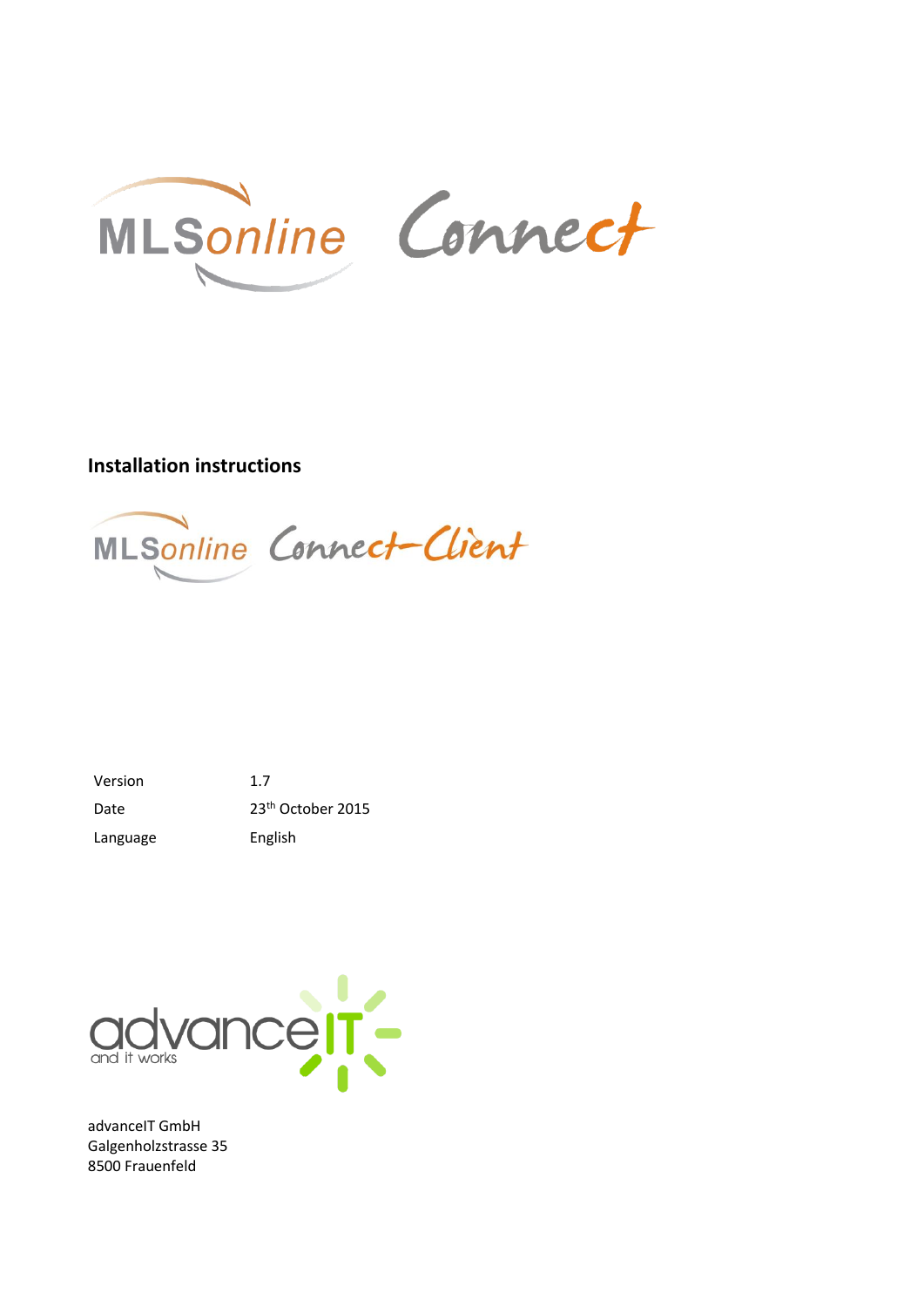# **Table of Contents**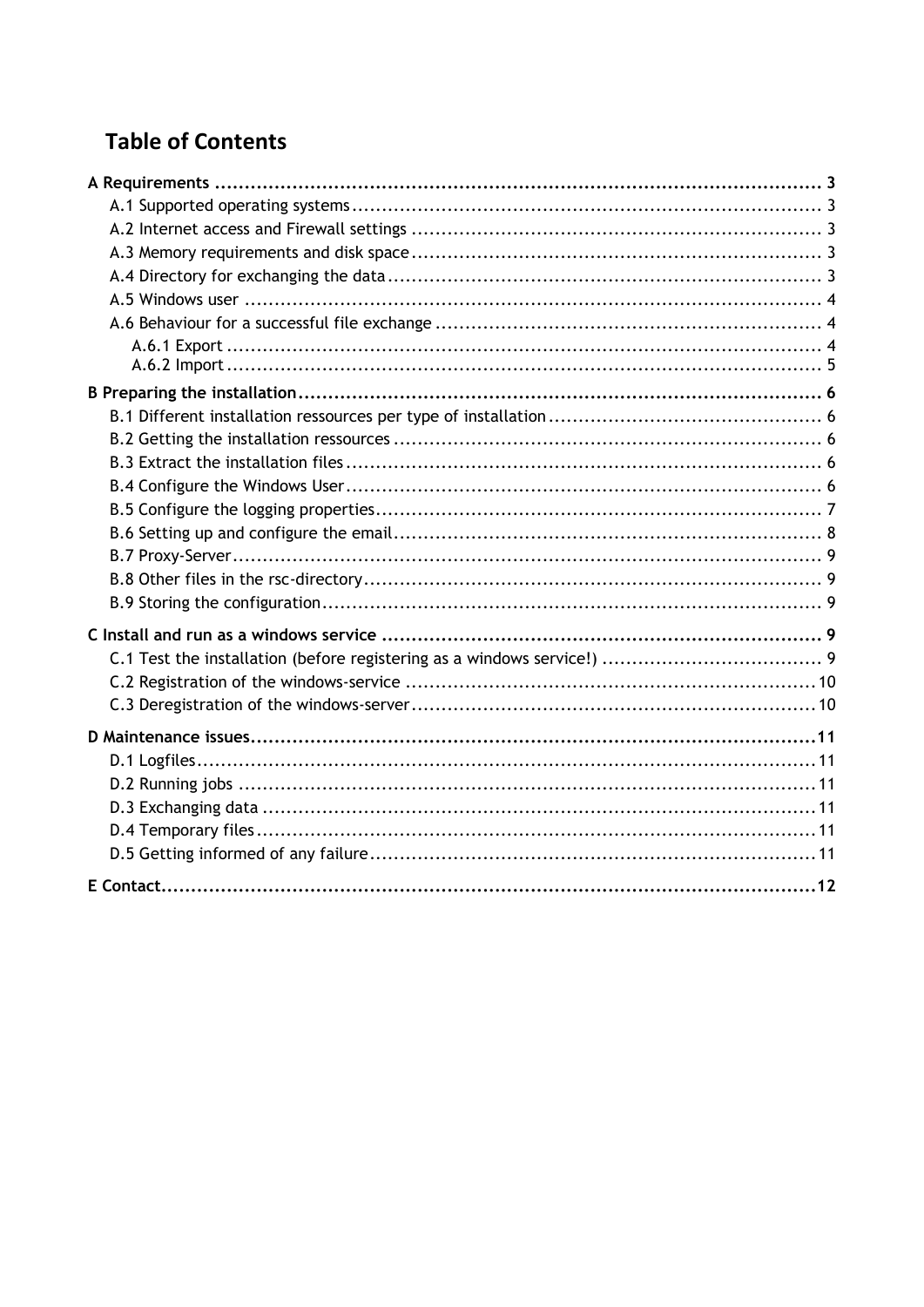## **Requirements**

## **A.1 Supported operating systems**

The Connect Client is delivered as an executable program and consists of all software libraries needed to successfully run the Connect Client. Connect Client supports the following operating systems, based on 32-/64-bit operating system:

- ☑ Windows XP
- ☑ Windows 2003
- ☑ Windows Vista
- ☑ Windows 7, 8, 10

It is also available for other operating systems like Unix, Linux,...

## **A.2 Internet access and Firewall settings**

The machine on which the Connect Client is installed needs a working internet access allowing the communication through the port 443 using the SSL-protocol.

## **A.3 Memory requirements and disk space**

| Diskspace used for installation: | $^{\sim}80$ MB                       |
|----------------------------------|--------------------------------------|
| Diskspace used at runtime:       | additional ~30 MB for logfiles*      |
|                                  | additional ~50 MB for exchanged data |
| RAM used at runtime:             | between 30 MB and 100 MB             |

\* The amount of logfiles and their size can be specified in the log4j.properties in /rsc directory, details for this configuration see section "B.5".

## **A.4 Directory for exchanging the data**

For each installation of Connect-Client, you will need some directories, where the imported data are read, and where the exported data are written. These directory can be located at the local hard disk drives or at a network drive accessible from the Connect-Client.

First you need to define, where you want to put the exchanged data to. Then, before you can use the Connect-Client, you have to arrange this with advanceIT through email or by call. The information about these [directories are then stored at the server side.](mailto:connect-support@advanceit.ch)

The directories for the exported data are created by the Connect-Client itself.

The directories where you want to put the data to be uploaded to the Connect-Server, you have to create them manually.

It is necessary, that each data type is stored inside his own directory. For example, "Delivery" data, that are stored inside a "Delivery" directory, are known as "Delivery" information, cause of the directory they are located. If you put "Invoice" documents into the same directory, the server will try to process them as delivery information, instead of invoice information.

Example for the creation of the directories:

## *Import*:

(Import means, your files from your ERP-system should be placed to this location, they are then uploaded/imported to the Connect-Server)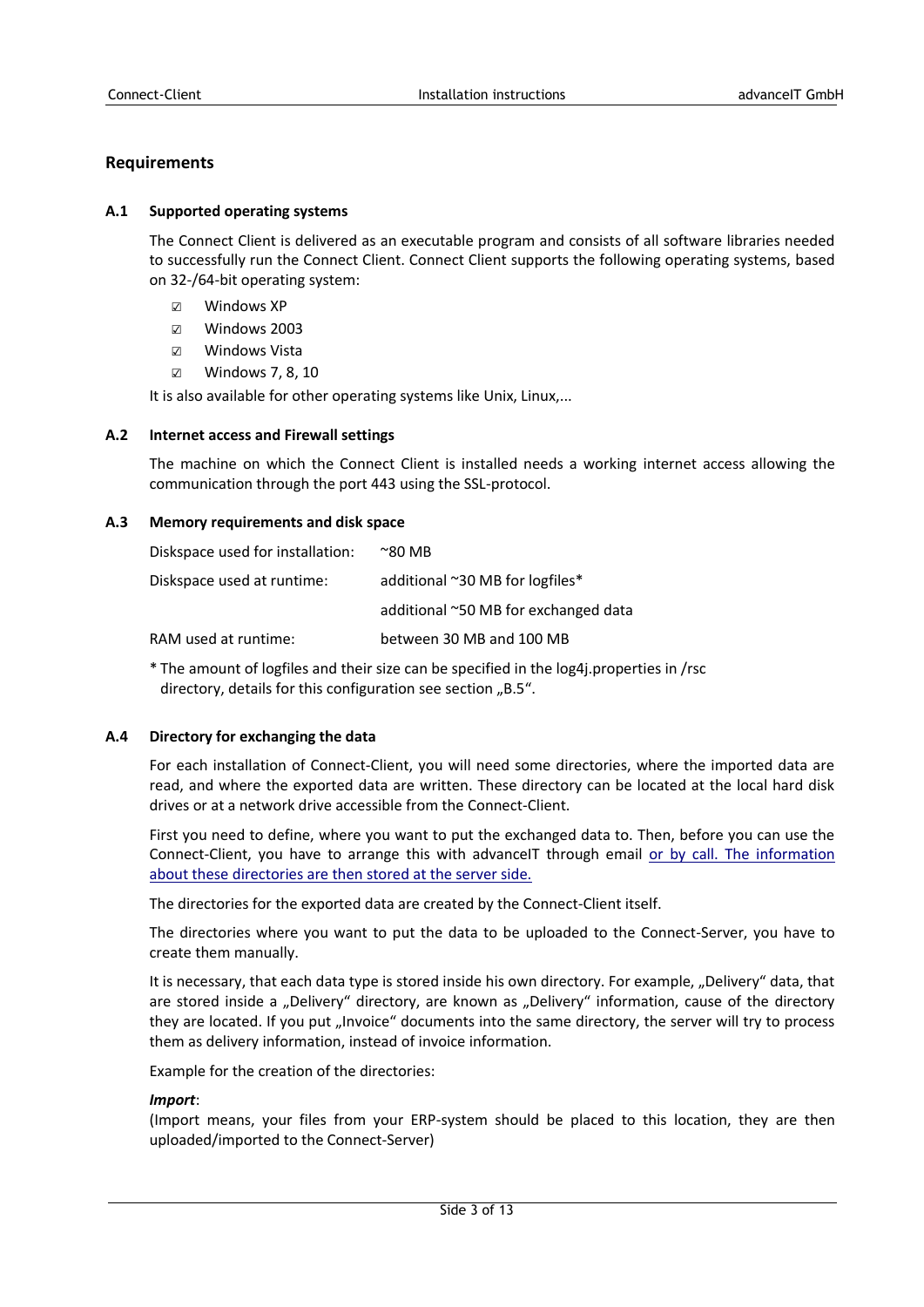C:\Connect\Import as a base directory for all Imports

For each data type you are exchanging to the Connect-Server, you have to create another subdirectory:

| C:\Connect\Import\Article -->  | for articles created from your ERP-system                                 |
|--------------------------------|---------------------------------------------------------------------------|
|                                | C:\Connect\Import\Contract --> for contracts created from your ERP-system |
| C:\Connect\Import\Order -->    | for manual orders created from your ERP-system                            |
| C:\Connect\Import\Delivery --> | for deliveries created from your ERP-system                               |
| C:\Connect\Import\Invoice -->  | for invoice documents created from your ERP-system                        |
|                                |                                                                           |

## *Export:*

(Export means, files from the Connect-Server are exported to this location)

C:\Connect\Export as a base directory for all Exports

For each data type which you will get from the Connect-Server, the Connect-Client creates the necessary directories if they don't exists:

C:\Connect\Import\Order --> for incoming orders from Migros

#### **A.5 Windows user**

To register Connect-Client as a Windows service and to give this user all necessary rights, the best is you create a new Windows user, who has the rights to read and write to the directories, where you want to exchange all data.

This user is used later, while preparing the installation, see Section "B".

## **A.6 Behaviour for a successful file exchange**

## **A.6.1 Export**

The Connect-Client first creates a temporary file (.tmp) in the configured directory for the exported data type. After a successful download, a fully written file and a successful confirmation to the Connect-Server, the file is renamed to the configured filename.

Example:

Configuration at Connect-Server for Export of Order documents:

Filename = Order-1.csv, Location = C:\Connect\Export\Order

Connect-Client will first put a file called "Order-1.tmp" into the directory C:\Connect\Export\Order. After completion, it is renamed to "Order-1.csv".

Rule for exported-files: (implemented inside the Connect-Client)

Connect-Server always creates unique filenames

Rule for exported files: (to implement inside your import-application)

Do never read \*.tmp-files. They are not completely stored and not confirmed.

## *Export number:*

A filename of "Order-1.csv" means:

It is an export for data type "Order". The export number is  $n^1$ .

Each export file has an associated Export number, added in the filename as a suffix.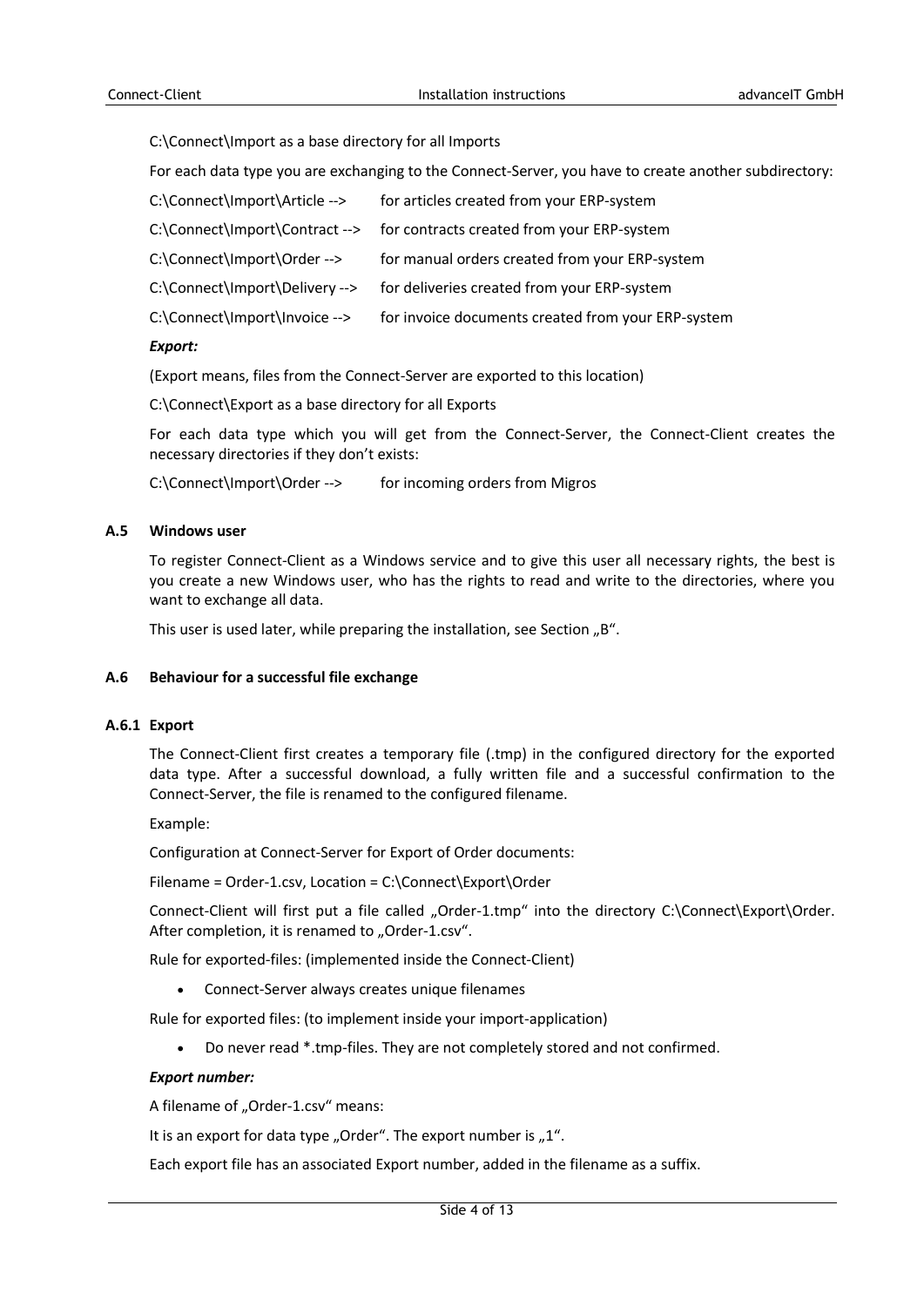## **A.6.2 Import**

The Connect-Client reads files in the configured directories and uploads them to the Connect-Server. After a successful confirmation from the Connect-Server, these file are moved into an "archived" directory. This archived directory is usually a subdirectory for each data type. Each filename in the archived directory is adjusted with an import number.

Example:

You put a file called "Delivery-3456.csv into the "\Delivery" directory

Connect-Client reads it, generates an import number( $n$ 12" as an example), and puts the file with the name ..12-Delivery-3456.csv" into the ..\Delivery\Archived" directory

Rule for import-files: (implemented inside the Connect-Client)

- It never reads any \*.tmp or \*.temp files, they are ignored
- $\bullet$  It never reads any file  $>= 10 \text{ MB}$
- A file is read, if its older than 15 seconds
- It never reads a file, which is exclusively locked

Rule for import files: (to implement inside your import-application)

 Do always generate unique filenames. This is not a requirement, but more an idea to easily identify files for problem detection.

## *Import number:*

Each imported file, after successful upload to the Connect-Server and a generated import number given from the Connect-Server, is then moved into the "archived" directory, with the following filename:

Example:

You put the file "Delivery-1.csv" into "C:\Connect\Data\Import\Delivery

After processing this file, it is move as:

..1-Delivery-1.csv" into ..C:\Connect\Data\Import\Delivery\archived

..1" means the generated import number from the server.

If there is any problem processing the import file, you will be informed by email for a specific import number, a specific filename and for a specific data type (Delivery, Invoice,...)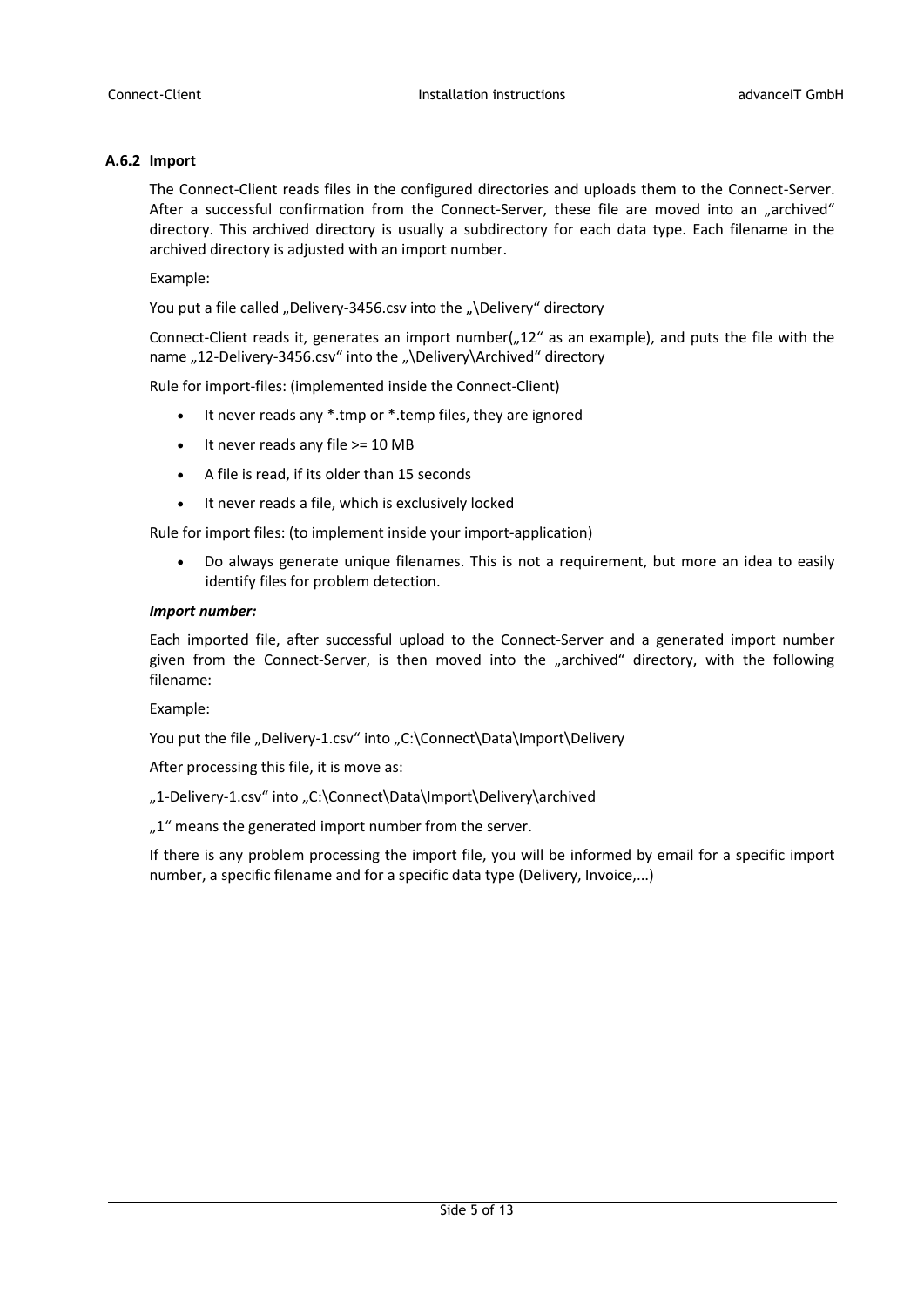## **B Preparing the installation**

Follow these installation steps exactly in the order they are written in here.

## **B.1 Different installation ressources per type of installation**

At Migros side, there are 2 servers running the Connect-Server.

Connect-Server Qualification: This is used for integration tests before going live and also used for the first communication tests.

Connect-Server Production: This is the productive server.

Each installation produced by advanceIT is specific for a server and an end customer.

In each Connect-Client is defined, to which server and for which end customer the data should be exchanged.

If you make a test first, then download the installation resources for the test-system (Q).

## **B.2 Getting the installation ressources**

You can download the Connect-Client from our FTP-server. The user and password, you will get from advanceIT. Ask for the login by email t[o connect-support@advanceit.ch](mailto:connect-support@advanceit.ch)

Each installation is zipped as a single file and named to: ConnectClient- $\langle P|Q\rangle$ -zip, depending on the system, where the client will connect to.

Legend:

P = Production, do install, if you are going into Production.

Q = Qualification, do install, if you make integration tests with advanceIT and/or Migros.

## **B.3 Extract the installation files**

Use a ZIP-tool to extract all ressource to a directory like:

[C:\ProgramFiles\Connect\Client](../../../../../../../Program)

[All needed files are then extracted to the desired location. The directory, where you put these files can](../../../../../../../Program)  [be totally different from the directory, where you want to exchange the business data.](../../../../../../../Program)

## **B.4 [Configure the Windows User](../../../../../../../Program)**

Edit the file \Client\rsc\wrapper.conf

Go to the end of the file, where is written:

# Additional settings for Connect Installation

wrapper.ntservice.account=.\<Windows-Username>

wrapper.ntservice.password.prompt=TRUE

wrapper.ntservice.process\_priority=NORMAL

Change the line: wrapper.ntservice.account=.\<Windows-Username>

and replace the <Windows-Username> with the Windows user you created before.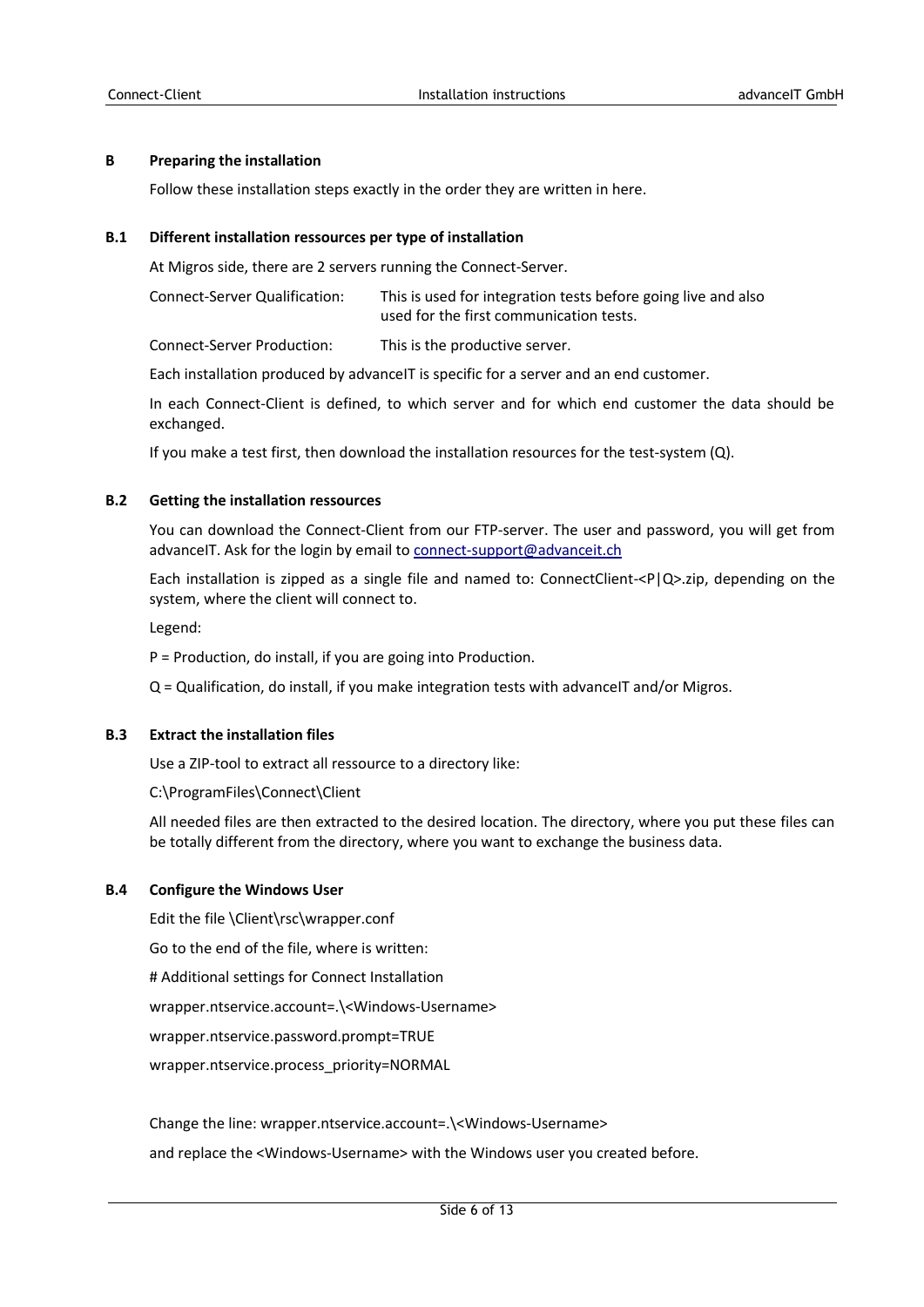You have the following possibilities to define the Windows-User:

**--> If the user is inside a domain:**

wrapper.ntservice.account=<Domain>\<Windows-Username>

**--> If the user is not inside a domain:**

wrapper.ntservice.account=.\<Windows-Username>

**--> If the system-user should be taken:**

wrapper.ntservice.account=

Do not change any other properties in this file.

Save the file and exit.

## **Please be aware, that the defined Windows-User has the rights to read and write to the defined directories.**

#### The defined user also needs the rights to "Logon as a service".

This can be checked and changed inside the Control-Panel:

- Control Panel (Systemsteuerung)
- Administration-tools (Verwaltung)
- Local Security Policy (Lokale Sicherheitsrichtlinie)
- Expand Local Policy, Click on "User Rights assignment" (Öffnen "Lokale Richtlinien", Klick auf "Zuweisen von Benutzerrechten")
- Open "logon as service policy" (Öffnen "Als Dienst anmelden")
- Add the user that you wish to allow to run the service (Recht dem angegebenen Benutzer zuweisen, welcher den Service starten soll)

#### **B.5 Encoding of the files**

Files are read and written using a specific charset(encoding). The used charset has to be specified by the supplier, in order to read and write files for the correct charset.

Default-Charset for Windows-environment is: windows-1252 or CP1252 Default Charset for Unix/Lunix-environment is: UTF-8

The Connect-Client is reading and writing files using the specified charset inside the Configuration file "ConnectClientConfig.xml".

The following configuration shall be adjusted:

## **<FileEncoding supplierIsAllowedToAdjust="yes">UTF-8</FileEncoding>**

The other encoding specification shall NOT be changed by the supplier:

<ZipEncoding supplierIsAllowedToAdjust="no">windows-1252</ZipEncoding>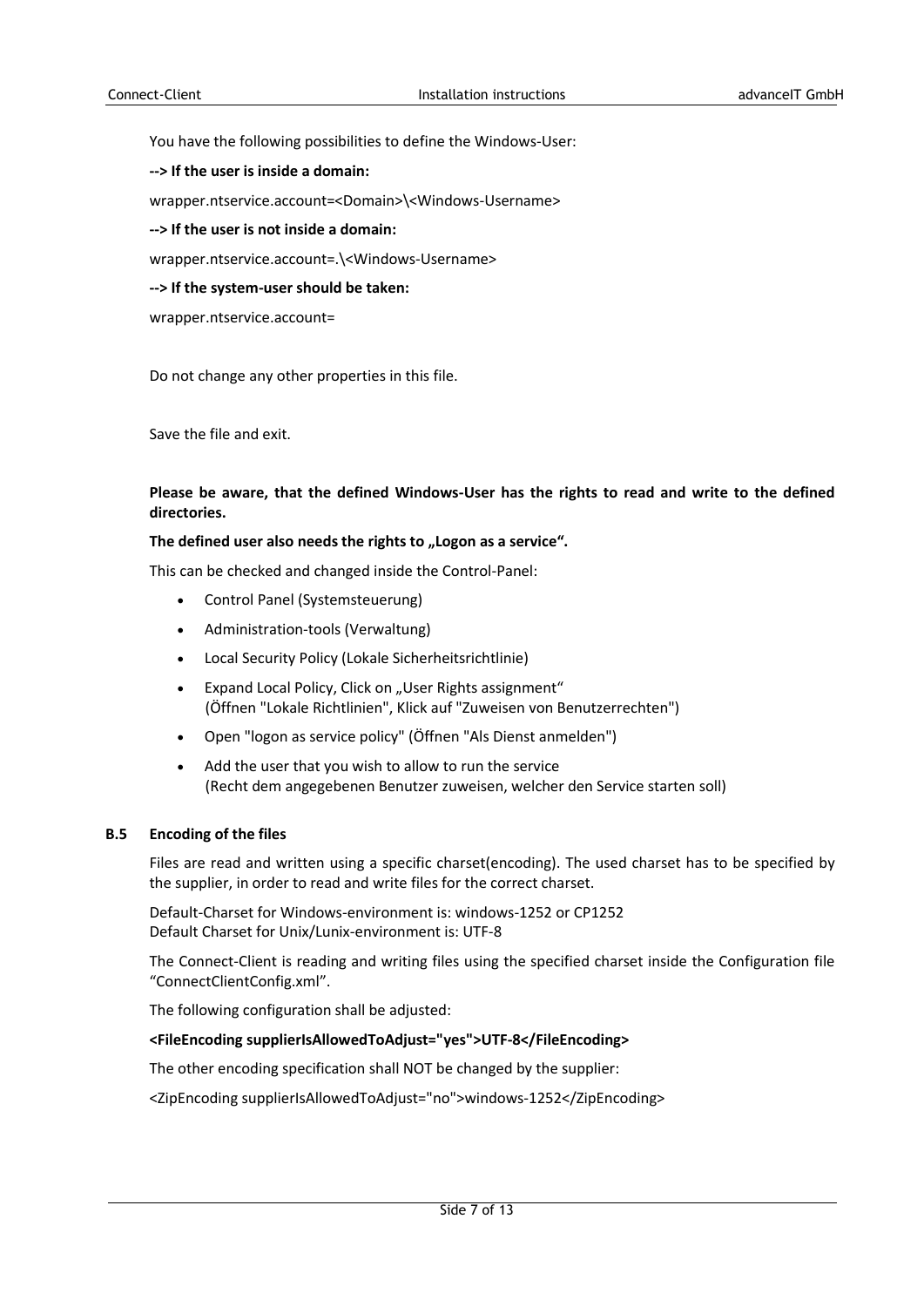## **B.6 Configure the logging properties**

You can setup the following logging-properties, if you want to, the default is:

Location of the created logfiles (relative to rsc-directory):

log4j.appender.FILE.file = ../logs/connect.log

Amount of logfiles you want to have:

log4j.appender.FILE.MaxBackupIndex=5

Size of each logfile:

log4j.appender.FILE.MaxFileSize=1024KB (= 1 MB for each file)

These settings can be done in the file \Client\rsc\log4j.properties.

Save the file and exit.

## **B.7 Setting up and configure the email**

If there occurs any error inside the Connect-Client, you can get an email. Therefore its needed that you setup the email-account successfully.

Edit the file messaging.xml inside the /rsc-directory:

Go to messagehandler.globals.senders.sender.properties.

## *Email-server:(Section server)*

Define here the email-server, from which the emails should be sent. If you have access to the server smtp.advanceit.ch, then you dont have to adjust anything.

If you want to use your own email-server, then set the following:

server: <
name of your email-server>

## *POP3-account: (Section Username)*

Define here the POP3-account with a valid name. Default is support@advanceit.ch. This default is the advanceIT user and should not be used for production.

## *POP3-password: (Section Username)*

If your email-server requires authentication for sending emails, then you have to set the password here. Otherwise leave the password empty.

## *Emails sent from (Section from)*

Define here, from which email address, the emails should be sent.

## *MimeType and subject:*

Do not change/adjust them.

## *Emails sent to (Section addresses)*

In here you can define to which address an email is sent in case of an error occurs.

Go to messagehandler.globals.addresses and adjust the second <address> line section:

Adjust the Attribute "value" to the email address as a recipient address:

<address name="**<customerID>**" sender="senderSmtp" value="**<your-email-address>**"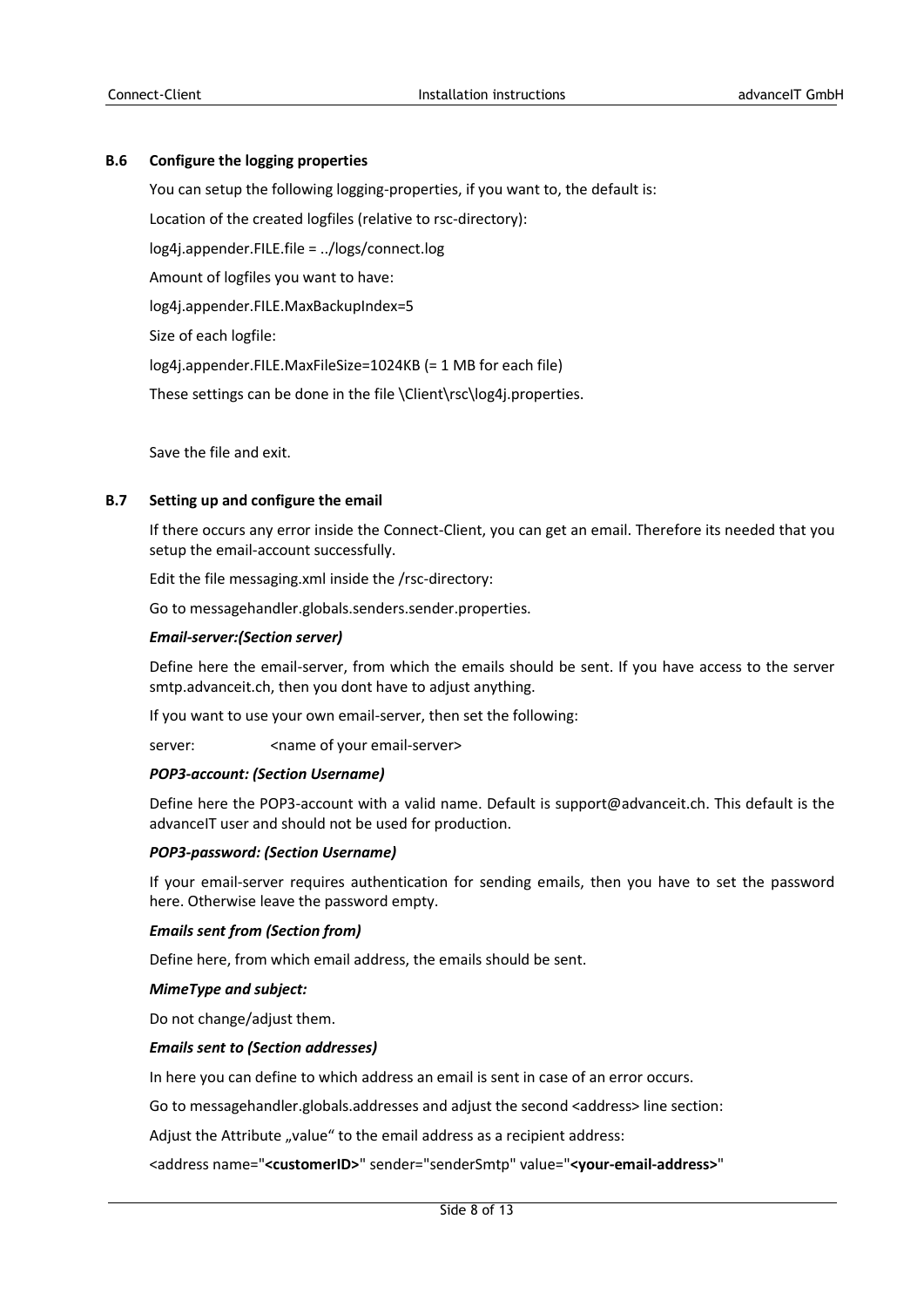type="ch.advanceit.common.messaging.address.SimpleAddress" />

Do not delete the already existing <address> entry(first address line), except you dont want, that we get informed of any problems in the Connect-Client.

Go to the messagehandler.handlers and check, if there is an entry like:

```
<handler name="handler<customerID>" type="ch.advanceit.common.messaging.handler.SimpleHandler">
         <addresses>
                 <address name="<customerID>"/>
         </addresses>
         <test name="sendMsgAll"/>
 </handler>
```
These handler entries are already preconfigured for you. Therefore, there is no need to adjust them.

Save the file and exit.

#### **B.8 Proxy-Server**

If you are using a proxy-server, then this proxy-server hast to be configured in the Connect-Client software. If you don't use a proxy-server, then do not change the configuration and go to the next chapter "B.9".

To configure the usage of a proxy-server, do the following:

Open the file rsc/wrapper.conf

Go to the section: **# Java Additional Parameters**

#### **Remove the # from the following lines and adjust them to your needs:**

wrapper.java.additional.3=-Dhttp.proxySet=true

wrapper.java.additional.4=-Dhttp.proxyHost=<IP-adress> or <DNS Name of your Proxy>

wrapper.java.additional.5=-Dhttp.proxyPort=<80 or 443>

## **The next two lines should be activated only if proxy-server authentication is required**

wrapper.java.additional.6=-Dhttp.proxyUser=<Username>

wrapper.java.additional.7=-Dhttp.proxyPassword=<Password>

## **B.9 Other files in the rsc-directory**

Do not change the other files in the /rsc or any other directory.

## **B.10 Storing the configuration**

Please provide us your installation configuration (all files in the /rsc directory), so if there is any update of the Connect-Client, we can provide you the update with the already correct configuration packed in the Connect-Client ZIP-file.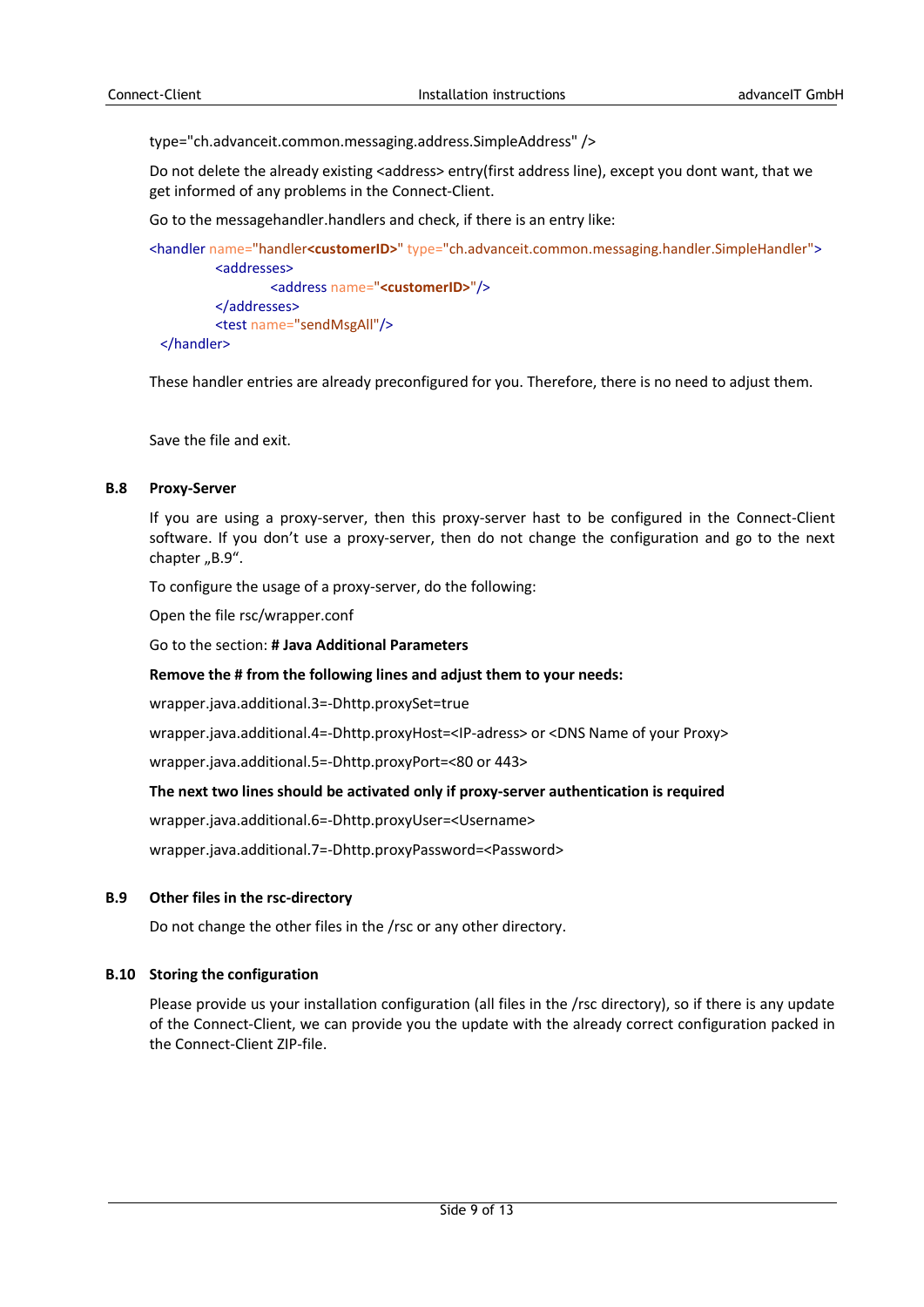#### **C Install and run as a windows service**

#### **C.1 Test the installation (before registering as a windows service!)**

You can run the Connect-Client in console mode. This gives you the chance to check, if the installation at your side is working, before registering the application as a windows service.

Go to the directory: /bin

#### Start(Double-Click) the bat-file: **Start-ConnectClient-As-Console.bat**

If you see something like the following output, then the system is working at your side:

2007-09-16 19:09:15.718 INFO: Scheduling 2 parsed jobs. 2007-09-16 19:09:15.718 INFO: Adding job: DEFAULT.uploadImportData 2007-09-16 19:09:15.718 INFO: Adding job: DEFAULT.getExportData 2007-09-16 19:09:15.718 INFO: 2 scheduled jobs. 2007-09-16 19:09:15.718 INFO: Scheduler QuartzScheduler\_\$\_NON\_CLUSTERED started. 2007-09-16 19:09:15.718 INFO: Application.startScheduler() end 2007-09-16 19:09:15.718 INFO: Application.startup() end 2007-09-16 19:09:16.640 INFO: Import: No SupplierArticle documents found in directory: C:\\Connect\Gruber\Import\Article for doctype: 2007-09-16 19:09:16.656 INFO: Import: No Contract documents found in directory: C:\\Connect\Gruber\Import\Contract for doctype: 2007-09-16 19:09:16.656 INFO: Import: No Order documents found in directory: C:\\Connect\Gruber\Import\Order for doctype: 2007-09-16 19:09:16.656 INFO: Import: No Delivery documents found in directory: C:\\Connect\Gruber\Import\Delivery for doctype: 2007-09-16 19:09:16.656 INFO: Import: No Invoice documents found in directory: C:\\Connect\Gruber\Import\Invoice for doctype: 2007-09-16 19:09:16.671 INFO: Export: Start to get export data from Connect-Server 2007-09-16 19:09:16.703 INFO: Export: No export data available from Connect-Server

If you see any stacktrace in the output, then there must be some problems in the installation:

Reason for an error could be:

- The actual user doenst have enough rights to read or write files for the configured directory
- The configuration for the Import and Export directories are not configured correctly at the server side, or they are not valid directories accessible by the Connect-Client
- The configuration files you edited are not wellformed XML anymore or consists of incorrect configuration data
- You have no internet access or the port 443 for SLL-communication is not open at the firewall
- The installation ressources are not completely delivered from advanceIT.
- The requirements for the installation are not fullfilled.

In case of errors, send the following files to the email[: connect-support@advanceit.ch](mailto:connect-support@advanceit.ch)

- /logs/ConnectClient.log
- /logs/wrapper.log
- /rsc/wrapper.conf
- /rsc/messaging.xml

#### **C.2 Registration of the windows-service**

Do not do this step, if the step C.1 still has an error.

Go to the directory: /bin

Start the bat-file: Install-ConnectClient-As-Service.bat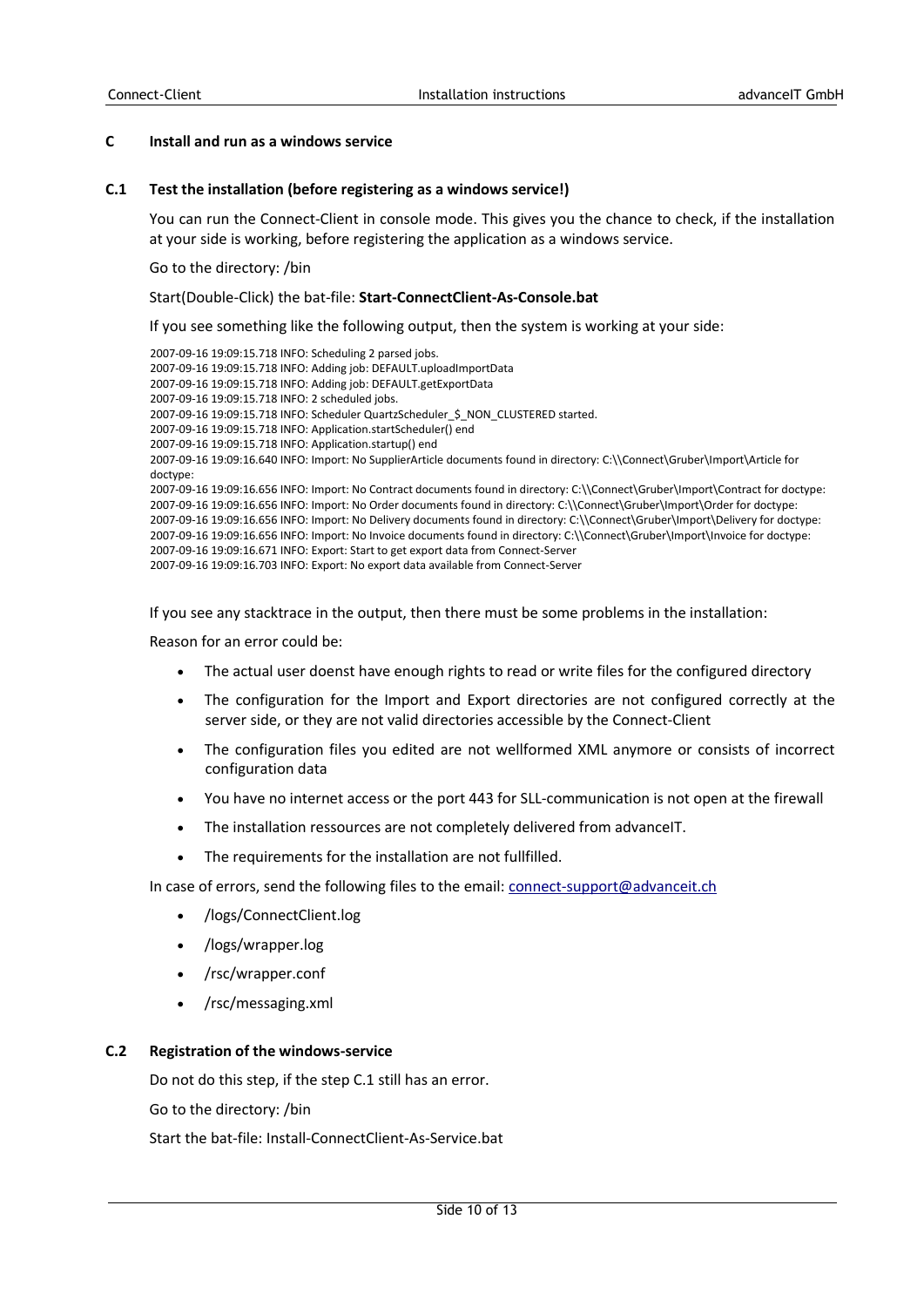You are then asked for the password for the Windows-user you specified at the installation time.

Enter the password, which is then stored inside the registry.

Check, if the windows service is available, try to start and stop it. Check the following logfiles to see if there is any error message:

/logs/ConnectClient.log

## **C.3 Deregistration of the windows-server**

You can always deregister the windows services as follows:

Go to the directory: /bin

Start the bat-file: Uninstall-ConnectClient-Service.bat

The deregistration is not working, if you change the wrapper.conf between the registration of the service and the deregistration of the service.

## **D Maintenance issues**

## **D.1 Logfiles**

Logfiles are created and overwritten if the configured amount of files is reached. There is no need to manually delete logfiles.

If a problem occur, advanceIT may ask for these logfiles to be sent by email.

## **D.2 Running jobs**

The Connect-Client consists of a scheduler, which periodically runs some configured jobs.

Actually, there is an Export- and an Import-job. But there could be other jobs running in the future.

## **D.3 Exchanging data**

Imported files are stored into an "archived" directory for each data type. The files in this "archived" directory are never deleted from the Connect-Client.

Exported files, which are processed from your import-application to your ERP-system, should be placed into the "archived" directory for each data type.

The end customer is responsible to clean up old Import- or Export-files.

## **D.4 Temporary files**

It can happen, that there are \*.tmp files inside any Export directory. This can occur cause of problems in internet communication or if the Connect-Server is not available for a while.

If you check the Import directories periodically and you see some \*.tmp files, then do not delete them. Better inform advanceIT and ask, what happen with these files. Provide us the information about:

- Filename
- Directory
- Creation date and LastModified date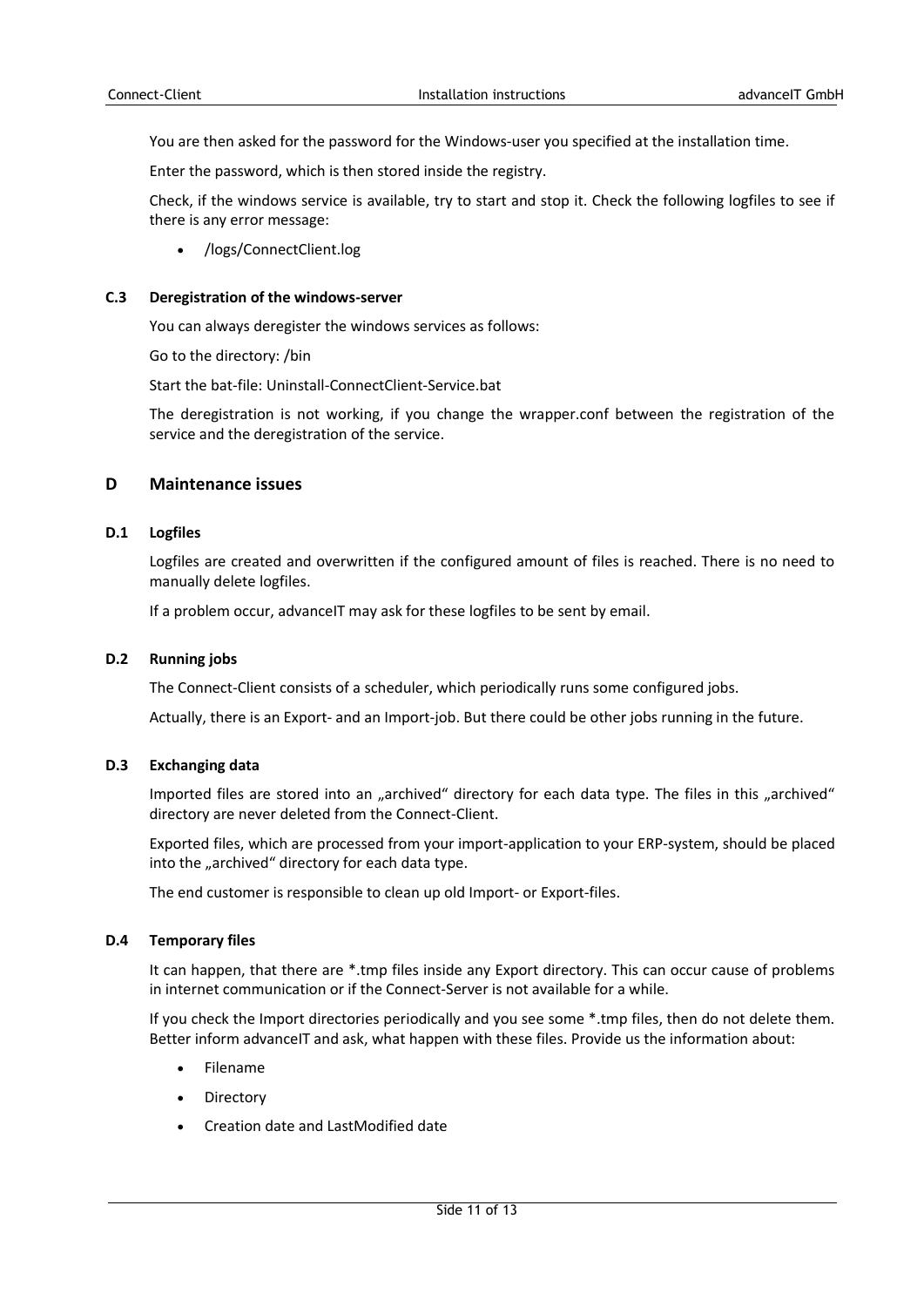## **D.5 Getting informed of any failure**

If you setup the email correctly, you will be informed for the following issues:

- Startup of Connect-Client
- Shutdown of Connect-Client
- Failed communication between Connect-Client and Connect-Server for Import or Export operation